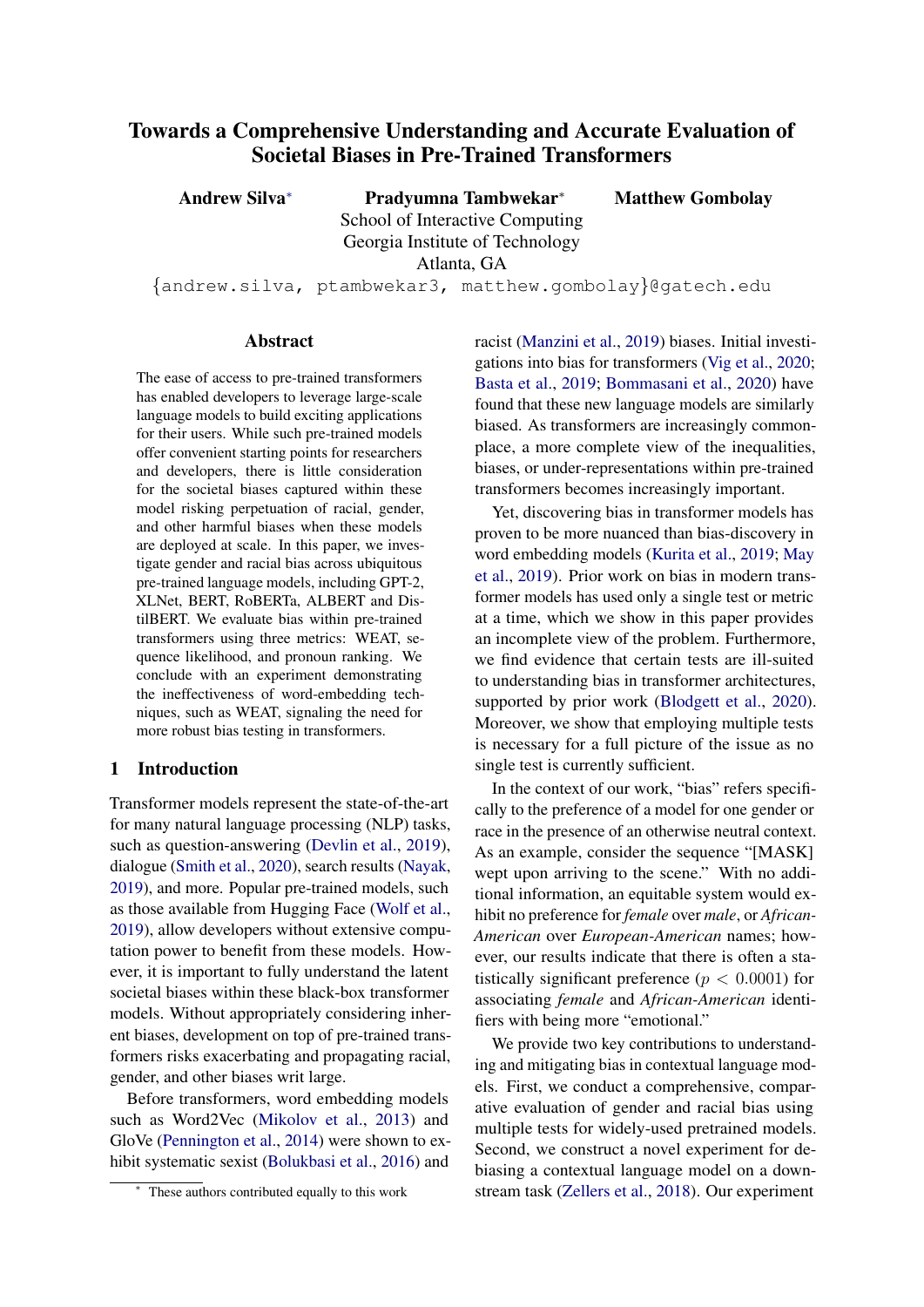<span id="page-1-0"></span>

| <b>Model Name</b>    | $W_C$ | $W_M$   | $W_S$   | $SEQ_A$  | $SEQ_F$ | $SEQ_S$ | $SEQ_J$ | $PN_A$   | $PN_F$   | $PN_S$   | $PN_J$   |
|----------------------|-------|---------|---------|----------|---------|---------|---------|----------|----------|----------|----------|
| Uncased:             |       |         |         |          |         |         |         |          |          |          |          |
| <b>BERT-Base</b>     | 1.47  | $-0.33$ | $-0.3$  | $4.53*$  | 3.70    | 2.53    | $4.02*$ | $5.29*$  | $-3.31$  | $-2.65$  | $-1.62$  |
| <b>BERT-Large</b>    | 1.10  | $-0.55$ | $-0.16$ | 0.53     | 0.33    | 0.83    | 1.07    | $5.42*$  | $-3.15$  | $-3.62$  | $-2.11$  |
| <b>BERT-LargeM</b>   | 1.60  | $-0.24$ | $-0.33$ | $-2.90$  | $-2.14$ | $-2.39$ | $-2.48$ | 1.41     | 0.64     | $-0.71$  | 1.38     |
| <b>DistilBERT</b>    | 1.64  | $-0.37$ | $-0.34$ | $5.85*$  | $6.20*$ | $6.08*$ | $6.08*$ | $2.82*$  | $-4.71*$ | $-5.22*$ | $-5.06*$ |
| <b>ALBERT-Base</b>   | 1.41  | 1.61    | 1.51    | $-3.98*$ | $-3.48$ | $-3.27$ | $-3.15$ | $-19.4*$ | $-19.7*$ | $-19.3*$ | $-19.9*$ |
| ALBERT-Large         | 1.46  | 1.42    | 1.05    | $-3.75$  | $-2.79$ | $-3.55$ | $-3.61$ | 0.96     | $-2.47$  | $-2.94$  | $-6.00*$ |
| ALBERT-XLarge        | 1.52  | 1.54    | 1.55    | 1.47     | 2.02    | 1.37    | 0.99    | $3.90*$  | 0.32     | 1.55     | $-4.56*$ |
| ALBERT-XXLarge       | 1.47  | 1.38    | 1.39    | $-2.45$  | $-1.39$ | $-0.97$ | $-1.44$ | 5.89*    | $4.85*$  | 2.30     | $-0.09$  |
| Cased:               |       |         |         |          |         |         |         |          |          |          |          |
| <b>BERT-Base</b>     | 0.30  | $-0.04$ | 0.57    | $8.83*$  | $10.8*$ | $10.6*$ | $10.6*$ | $4.17*$  | 0.17     | $-1.65$  | $-3.12$  |
| <b>BERT-Large</b>    | 0.53  | $-0.44$ | $-0.05$ | $5.17*$  | $5.47*$ | $4.50*$ | $5.47*$ | 1.44     | $-0.91$  | $-1.66$  | $-1.18$  |
| <b>BERT-LargeM</b>   | 0.18  | 0.23    | $-0.15$ | 2.63     | 3.78    | $4.15*$ | $3.93*$ | 2.27     | $-0.55$  | $-1.79$  | $-3.21$  |
| <b>DistilBERT</b>    | 0.14  | $-0.27$ | 0.57    | $11.1*$  | $11.6*$ | $11.7*$ | $11.7*$ | 2.15     | $-6.17*$ | $-7.11*$ | $-9.19*$ |
| RoBERTa-Base         | 0.91  | 0.59    | 0.67    | $4.19*$  | $4.59*$ | $4.44*$ | $4.36*$ | $-0.99$  | $-4.80*$ | $-5.14*$ | $-4.10*$ |
| RoBERTa-Large        | 0.56  | 0.64    | 0.68    | $3.95*$  | $4.54*$ | $5.41*$ | $5.55*$ | 2.09     | $-2.92$  | $-1.01$  | $-1.67$  |
| <b>DistilRoBERTa</b> | 1.00  | 0.66    | 0.56    | $12.6*$  | $12.6*$ | $12.4*$ | $12.6*$ | $-2.47$  | $-8.55*$ | $-8.19*$ | $-8.28*$ |
| $GPT-2$              | 0.78  | $-0.03$ | $-0.31$ | $-2.99$  | $-1.95$ | $-3.38$ | $-2.55$ | 1.88     | 2.31     | 2.45     | 1.50     |
| GPT-2-Medium         | 0.24  | $-0.21$ | 0.07    | 1.51     | 2.92    | 2.21    | 2.11    | 0.26     | 0.19     | 0.38     | 0.31     |
| GPT-2-Large          | 0.54  | 0.04    | $-0.46$ | 3.43     | $3.92*$ | 3.02    | 3.72    | $-0.59$  | $-0.50$  | $-0.03$  | $-1.37$  |
| GPT-2-XLarge         | 0.53  | $-0.23$ | 0.13    | 3.18     | $4.06*$ | 2.90    | 3.24    | $7.51*$  | 1.35     | 2.96     | $6.33*$  |
| XLNet-Base           | 0.60  | 0.69    | 0.36    | 1.75     | 2.63    | 1.99    | 1.08    | 0.46     | 0.96     | 1.07     | 1.00     |
| XLNet-Large          | 0.16  | 0.10    | 0.42    | 2.34     | 2.94    | $5.74*$ | 3.67    | $-0.01$  | 3.09     | 1.01     | 0.64     |

Table 1: Bias scores along the gender dimension. Positive indicates bias towards *Male*; negative indicates bias towards *Female*. Asterisks denote statistical significance  $\alpha = 0.05/336$ .

refutes the validity of WEAT for contextual models, signaling a need for new bias metrics.

#### 2 Related Work

After the seminal work of [Bolukbasi et al.](#page-4-0) [\(2016\)](#page-4-0), bias has been found ubiquitous in word embedding models [\(Amorim et al.,](#page-4-4) [2018;](#page-4-4) [Brunet et al.,](#page-5-9) [2018;](#page-5-9) [Rudinger et al.,](#page-5-10) [2018;](#page-5-10) [Zhao et al.,](#page-6-2) [2017;](#page-6-2) [Costa-jussa`](#page-5-11) [et al.,](#page-5-11) [2019;](#page-5-11) [Silva et al.,](#page-5-12) [2020\)](#page-5-12). Researchers have applied association tests between word embeddings to look for inappropriate correlations. [Caliskan](#page-5-13) [et al.](#page-5-13) [\(2017\)](#page-5-13) introduce the Word Embedding Associate Test (WEAT) to estimate implicit biases in word embeddings by measuring average cosine similarities of target and attribute sets. The WEAT has been extended into a sequence test [\(May et al.,](#page-5-8) [2019\)](#page-5-8), though the efficacy of both tests remains in question for transformers [\(Ethayarajh et al.,](#page-5-14) [2019;](#page-5-14) [Kurita et al.,](#page-5-7) [2019\)](#page-5-7).

Prior work has also devised methods to measure contextual bias. [Kiritchenko and Moham](#page-5-15)[mad](#page-5-15) [\(2018\)](#page-5-15) introduce the Equity Evaluation Corpus (EEC), which includes templated sequences such as " $\langle$ TARGET $\rangle$  feels  $\langle$ ATTRIBUTE $\rangle$ ," where gendered or racial tokens are the "targets" and emotional words are the "attributes." The average of the difference in likelihoods for target sets constitutes the bias score. We leverage this in our work as the sequence ranking test (SEQ).

[Kurita et al.](#page-5-7) [\(2019\)](#page-5-7) and [Vig et al.](#page-5-6) [\(2020\)](#page-5-6) devise

a pronoun-ranking test for BERT by comparing relative likelihoods of target words. Rather than sequence likelihood, the authors instead measure *contextual* likelihood, which helps to control for a model's overarching bias. We extend this work, applying the pronoun-ranking test  $(PN)$  to score the most commonly used transformer models and contextualizing the results with SEQ scores.

Investigations of biases in contextual language models, e.g. transformers, have yielded mixed results. [Basta et al.](#page-4-1) [\(2019\)](#page-4-1) found that BERT and GPT exhibit a reduced bias-dimension relative to word embedding models, whereas [Kurita et al.](#page-5-7) [\(2019\)](#page-5-7) found that BERT is biased and that conventional tests, e.g. WEAT, are inappropriate. Recent work has also looked to identify bias by crowdsourcing a sterotype dataset [\(Nadeem et al.,](#page-5-16) [2020;](#page-5-16) [Zhao et al.,](#page-6-3) [2018;](#page-6-3) [Nangia et al.,](#page-5-17) [2020\)](#page-5-17). These approaches develop a bias analysis metric by empirically computing a pretrained model's preference towards stereotyped sentences. However, such work is specifically focused on showcasing the effectiveness of these specific datasets for identifying bias. Our results paint a more complete picture, providing insight into specific aspects of gender and racial bias and unifying disparate viewpoints of prior work. Furthermore, we present a targeted investigation into the relevance of the WEAT for transformers.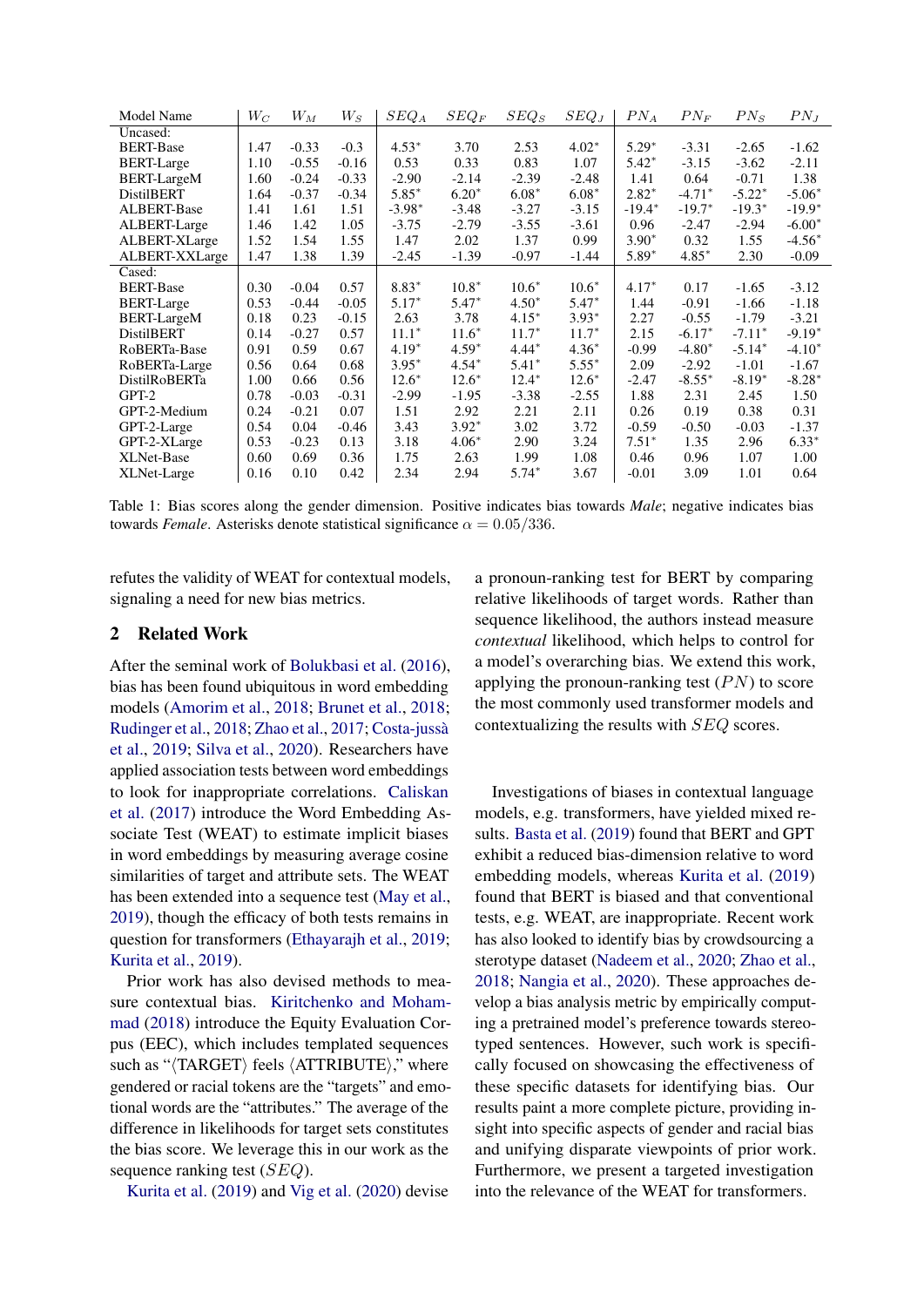<span id="page-2-1"></span>

| Model Name         | $W_R$   | $SEQ_A$   | $SEQ_F$  | $SEQ_S$   | $SEQ_J$   | $PN_A$    | $PN_F$   | $PN_S$   | $PN_J$   |
|--------------------|---------|-----------|----------|-----------|-----------|-----------|----------|----------|----------|
| Uncased:           |         |           |          |           |           |           |          |          |          |
| <b>BERT-Base</b>   | 0.66    | $-10.8*$  | $-12.7*$ | $-12.3*$  | $-13.5*$  | $-0.74$   | 1.45     | 1.70     | $3.82*$  |
| <b>BERT-Large</b>  | 0.02    | $6.91*$   | $8.11*$  | $4.40*$   | $6.34*$   | 0.90      | 2.82     | 2.73     | 3.61     |
| <b>BERT-LargeM</b> | 0.44    | $-13.7*$  | $-14.3*$ | $-13.6*$  | $-13.4*$  | $5.13*$   | $11.4*$  | $9.34*$  | $5.65*$  |
| <b>DistilBERT</b>  | 1.15    | $-21.3*$  | $-22.4*$ | $-22.2^*$ | $-22.4*$  | $5.84*$   | $6.80*$  | $13.5*$  | $14.8*$  |
| <b>ALBERT-Base</b> | 0.45    | $-18.4*$  | $-18.2*$ | $-17.8*$  | $-17.6*$  | $17.5*$   | $17.4*$  | $17.5*$  | $17.6*$  |
| ALBERT-Large       | 0.62    | $-16.9*$  | $-19.2*$ | $-19.7*$  | $-19.6*$  | $19.0*$   | $19.3*$  | $20.0*$  | $20.0*$  |
| ALBERT-XLarge      | 0.85    | 0.26      | $-1.53$  | 0.72      | $-1.80$   | $7.87*$   | $8.81*$  | $6.68*$  | 12.89*   |
| ALBERT-XXLarge     | 0.48    | $-5.05*$  | $-5.98*$ | $-5.43*$  | $-5.21*$  | $5.24*$   | $6.18*$  | 5.97*    | $7.26*$  |
| Cased:             |         |           |          |           |           |           |          |          |          |
| <b>BERT-Base</b>   | $-0.22$ | $-22.4*$  | $-24.3*$ | $-24.2*$  | $-23.6*$  | $9.7*$    | $10.3*$  | $10.4*$  | $13.4*$  |
| <b>BERT-Large</b>  | 0.17    | $-18.9*$  | $-20.6*$ | $-18.6*$  | $-20.8*$  | 1.61      | 2.31     | 2.65     | 2.30     |
| <b>BERT-LargeM</b> | 0.003   | $-23.8*$  | $-27.4*$ | $-25.6*$  | $-23.9*$  | $6.81*$   | $9.63*$  | $11.69*$ | $7.74*$  |
| <b>DistilBERT</b>  | $-0.03$ | $-28.7*$  | $-29.8*$ | $-29.1*$  | $-29.1*$  | $15.5^*$  | $13.9*$  | $19.3*$  | $17.4*$  |
| RoBERTa-Base       | 0.22    | $-20.8*$  | $-20.7*$ | $-20.5*$  | $-20.2*$  | 2.81      | $5.26*$  | 2.77     | $5.09*$  |
| RoBERTa-Large      | 0.94    | $-21.2*$  | $-22.0*$ | $-22.6*$  | $-21.9*$  | 2.18      | $4.37*$  | 3.75     | $5.33*$  |
| DistilRoBERTa      | 0.14    | $-11.17*$ | $-10.8*$ | $-10.6*$  | $-10.5^*$ | $6.94*$   | $5.00*$  | $7.19*$  | $11.7*$  |
| GPT-2              | 0.46    | $-2.25$   | $-0.95$  | $-0.21$   | 0.29      | $-0.06$   | 0.29     | $-0.18$  | $-0.18$  |
| GPT-2-Medium       | 0.53    | $-4.31*$  | $-3.81*$ | $-3.00$   | $-2.52$   | $-0.09$   | $-0.38$  | $-0.13$  | 0.08     |
| GPT-2-Large        | 0.33    | $-1.66$   | $-1.00$  | $-0.09$   | $-0.17$   | $-5.78*$  | $-2.51$  | $-2.41$  | $-1.59$  |
| GPT-2-XLarge       | $-0.16$ | $-0.81$   | $-0.27$  | 0.56      | 0.88      | $-18.84*$ | $-9.83*$ | $-2.57$  | $-5.12*$ |
| XLNet-Base         | $-0.17$ | $-2.84$   | $-4.05*$ | $-3.22$   | $-4.73*$  | 0.58      | 0.71     | 1.03     | 0.67     |
| XLNet-Large        | $-0.03$ | $-15.3*$  | $-16.6*$ | $-15.9*$  | $-12.2*$  | 3.01      | 2.46     | 1.70     | $4.36*$  |

Table 2: Bias scores along the racial dimension. Positive indicates bias towards *European-American*; negative indicates bias towards *African-American*. Asterisks denote statistical significance at  $\alpha = 0.05/336$ .

### 3 Approach and Results

We apply three tests (i.e. the WEAT  $(W)$ , sequence likelihood ( $SEQ$ ), and pronoun ranking  $(PN)$ ) to popular pre-trained transformers from Hugging Face [\(Wolf et al.,](#page-6-0) [2019\)](#page-6-0), including the cased and uncased<sup>[1](#page-2-0)</sup> BERT and DistilBert models, the uncased ALBERT models, and the cased RoBERTa, DistilRoBERTa, GPT-2, and XLNet models. For gender, we compare the WEAT tests for career  $(W_C)$ , math  $(W_M)$ , and science  $(W_S)$ , against the sequence likelihood and pronoun ranking tests for *anger* ( $SEQ_A$  and  $PN_A$ ), *fear* ( $SEQ_F$  and  $PN_F$ ), sadness ( $SEQ_S$  and  $PN_S$ ), and *joy* ( $SEQ_J$  and *PNJ*) evaluated between *male* and *female* target words. For race, we use the only WEAT available for race  $(W_R)$  as well as the same  $SEQ$  and PN tests evaluated between African-American and *European-American* targets.

The results of our WEAT, sequence likelihood, and pronoun ranking bias tests are presented in Tables [1](#page-1-0) and [2.](#page-2-1) The quantity listed for each model/test pair is the effect size for that two-sided t-test test under they hypothesis that there is a significant difference between the mean likelihoods across the two groups. Using multiple tests is important; many models exhibit systematic preference for one target according to  $SEQ$ , while the PN reveals contextual preference in a different direction. The models often assign higher likelihood to *male* sequences, but when specifically considering the subject of an emotional sentence, *female* subjects are more likely. To address inherent model bias, it is important to understand how this bias manifests which we discuss below.

**Model size and bias –** Examining the  $SEQ$  and  $PN$  results for distilled models DistilBERT and DistilRoBERTa, we see that these models almost always exhibit statistically significant bias and that the effect sizes for these biases are often much stronger than the original models from which they were distilled (BERT and RoBERTa). This finding is in line with contemporary work by [Hooker et al.](#page-5-18) [\(2020\)](#page-5-18), who show that distillation in vision models disproportionately harms underrepresented groups. We show that the same is true for transformers.

*The opposite is not true*: increasing model capacity does not remove bias. While prior work [\(Gilburt,](#page-5-19) [2019;](#page-5-19) [Tan and Celis,](#page-5-20) [2019\)](#page-5-20) has reported increasing model size correlates with decreasing bias, we find that this is not always the case (see GPT2-Base vs. GPT2-Large), as supported by [Nadeem et al.](#page-5-16) [\(2020\)](#page-5-16) in stereotype-likelihood tests.

Tokenization matters – We consider four architectures that come in cased and uncased versions, differing only in tokenization BERT-Base, BERT-Large, BERT-LargeM, and DistilBERT. Across

<span id="page-2-0"></span> ${}^{1}$ Casing is a design decision affecting the tokenization for a model. For all models, we test every size available.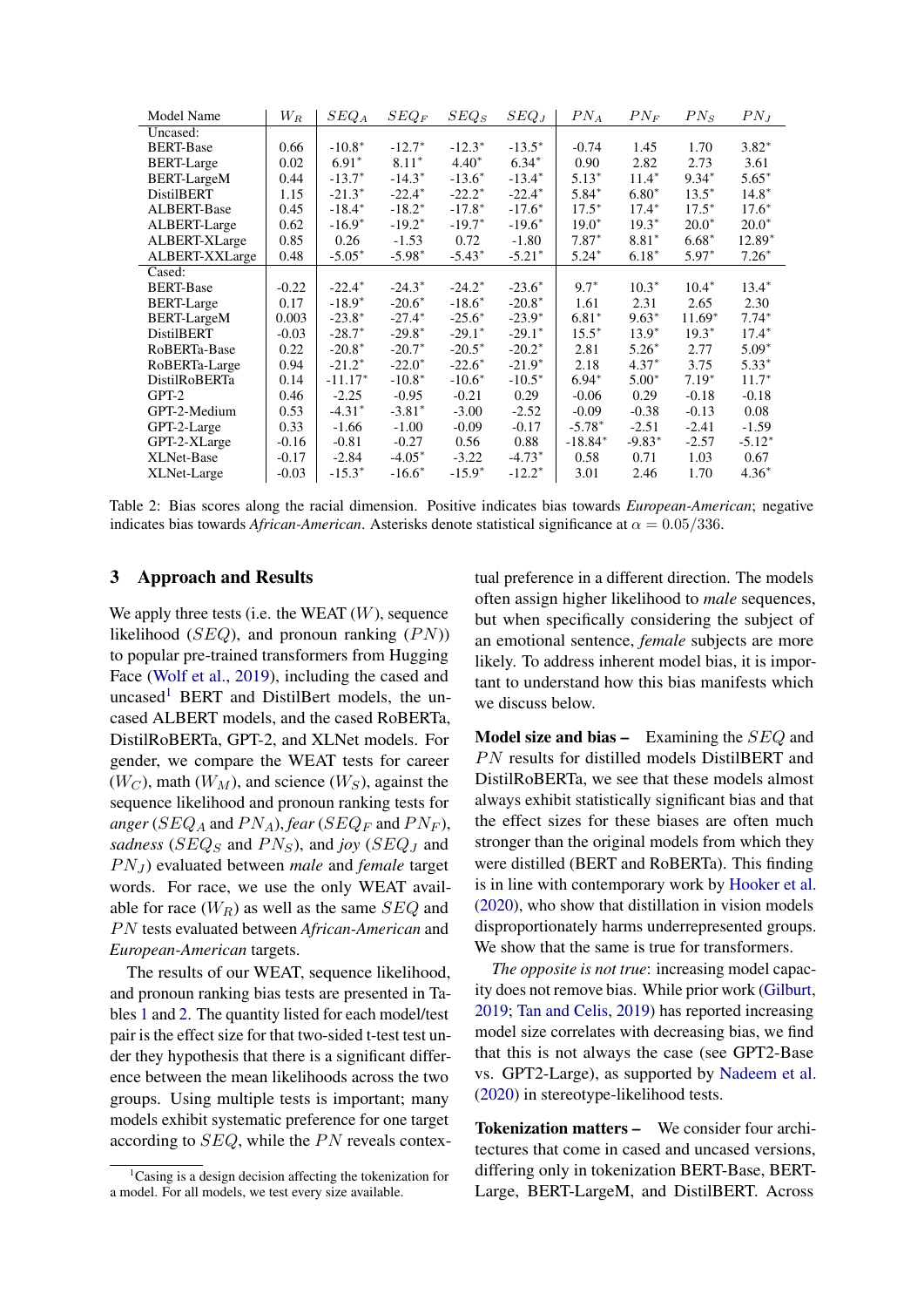<span id="page-3-1"></span>

| Model Name           | $W_{C}$                  | $W_M$         | $W_S$          | $W_R$    | $SEQ_A$             | $SEQ_F$             | $SEQ_S$             | $SEQ_J$             | $PN_A$               | $PN_F$               | $PN_s$                | $PN_J$               |
|----------------------|--------------------------|---------------|----------------|----------|---------------------|---------------------|---------------------|---------------------|----------------------|----------------------|-----------------------|----------------------|
| Gender:              |                          |               |                |          |                     |                     |                     |                     |                      |                      |                       |                      |
| SWAG-Only<br>$+WEAT$ | 0.91<br>$-0.006$         | 0.63<br>0.003 | 0.70<br>0.0002 | -        | $14.4*$<br>$-7.74*$ | $14.2*$<br>$-9.95*$ | $14.8*$<br>$-10.9*$ | $16.5*$<br>$-11.4*$ | $-10.6*$<br>$-37.3*$ | $-7.98*$<br>$-36.8*$ | $-10.15*$<br>$-37.9*$ | $-0.13$<br>$-37.77*$ |
| Race:                |                          |               |                |          |                     |                     |                     |                     |                      |                      |                       |                      |
| SWAG-Only            | $\overline{\phantom{a}}$ | -             |                | 0.21     | $-13.5*$            | $-15*$              | $-14.6*$            | $-13.3*$            | 0.03                 | $-2.70$              | $-1.30$               | $3.89*$              |
| $+WEAT$              | $\overline{\phantom{a}}$ |               |                | $-0.002$ | $-8.62*$            | $-9.85*$            | $-9.02*$            | $-7.95^*$           | 2.57                 | $5.86*$              | $6.99*$               | $10.6*$              |

Table 3: Positive indicates bias towards *European-American* or *male*; negative indicates bias towards *African-American* or *female*. Asterisks denote statistical significance at α < 0.05/72. Lowest effect sizes are bold.

race and gender, the uncased models exhibit less bias and greater diversity for names and pronouns.

The effects of tokenization may also play a role in WEAT's underperformance, as the meanembeddings used to estimate a WEAT effect do not accurately reflect the expected words for the test. For example, under the ALBERT tokenizer, "Nichelle" becomes "niche" and "lle", two subwords which may not average out to a name.

WEAT is inconsistent – We find that WEAT is a poor predictor of contextual bias and an internallyinconsistent metric. The WEAT for math  $(W_M)$ and science  $(W<sub>S</sub>)$  use words which are very similar and, at times, even overlapping. As such, we would expect the  $W_M$  and  $W_S$  scores to indicate bias in the same direction for every model. Instead, we see that the WEAT results show differing magnitudes and occasionally point in different directions.

Given the inconsistency of WEAT and its poor correlation with  $SEQ$  and  $PN$  effects, we propose a debiasing scheme using the WEAT effect. If neutralizing the WEAT effect also neutralizes SEQ and  $PN$  bias, then the WEAT remains a useful test for transformers. However, if neutralizing the WEAT has no effect on the  $SEQ$  and PN scores, we can conclude that the WEAT is simply not appropriate for contextual models.

#### 4 Debiasing Transformers with WEAT

We now employ WEAT scores as a loss regularizer to "de-bias" a RoBERTa model being trained on the Situations With Adversarial Generations (SWAG) dataset, a commonsense inference dataset in which each sample is a sentence with four possible endings [\(Zellers et al.,](#page-6-1) [2018\)](#page-6-1). The SWAG training objective is to minimize the model's cross-entropy loss,  $L_{MC}$ , for choosing the correct ending. In addition to this loss, we incorporate WEAT scores as a regularizer, as shown in Equation [1.](#page-3-0) Here,  $\lambda_w$  is a hyper-parameter, and  $W_M, W_R, W_C, W_S$  are the WEAT scores for each category. We hypothesize that, even if a model is able to minimize WEAT effects, the model will remain significantly biased.

<span id="page-3-0"></span>
$$
L = L_{MC} + \lambda_w (W_M + W_R + W_C + W_S) \tag{1}
$$

#### 4.1 Results

We measure the accuracy of our fine-tuned models on SWAG and find that the debiased model exhibits competitive accuracy. The WEAT-regularized model achieves 82.2% accuracy, compared to 82.8% for a human [\(Zellers et al.,](#page-6-1) [2018\)](#page-6-1) and 83.3% for the best RoBERTa-base model.

The results from the WEAT regularization are in Table [3.](#page-3-1) Table [3](#page-3-1) shows that fine-tuning with SWAG alone (without any bias regularizers) yields significant bias toward *male* and *African-American* SEQ tests (8/8 attribute tests show significance), and *female* and *European-American* for PN tests (4/8) attribute tests show significance). Furtheremore, we find that even though our "de-biased" model shows  $\approx 0$  effect for WEAT, Table [3](#page-3-1) shows that this model remains significantly biased on both the  $SEQ$  and PN tests. De-biasing with WEAT has exaggerated gender bias for the  $PN$  test compared to the SWAG-only model, whereas for the SEQ tests the bias has been flipped to being significantly biased towards *female*. Tests for racial bias are likewise reflective of this trend. These results demonstrate that the WEAT is an insufficient measure of bias. Neutralizing word-piece embeddings does not remove the contextual aspect of bias learned by RoBERTa and may even exacerbate biases.

#### 4.2 Discussion

Our results demonstrate that bias is a significant problem for nearly all pre-trained models. Unfortunately, the problem is not simply solved by using larger networks or more data. As shown in Tables [1](#page-1-0) & [2,](#page-2-1) the approach with the most data, RoBERTa, is among the most consistently biased transformers in our study, while the largest model, GPT-2 XLarge, exhibits greater bias than GPT-2 Base. Tokenization also has an immense impact on the equitable use of language models, and is often overlooked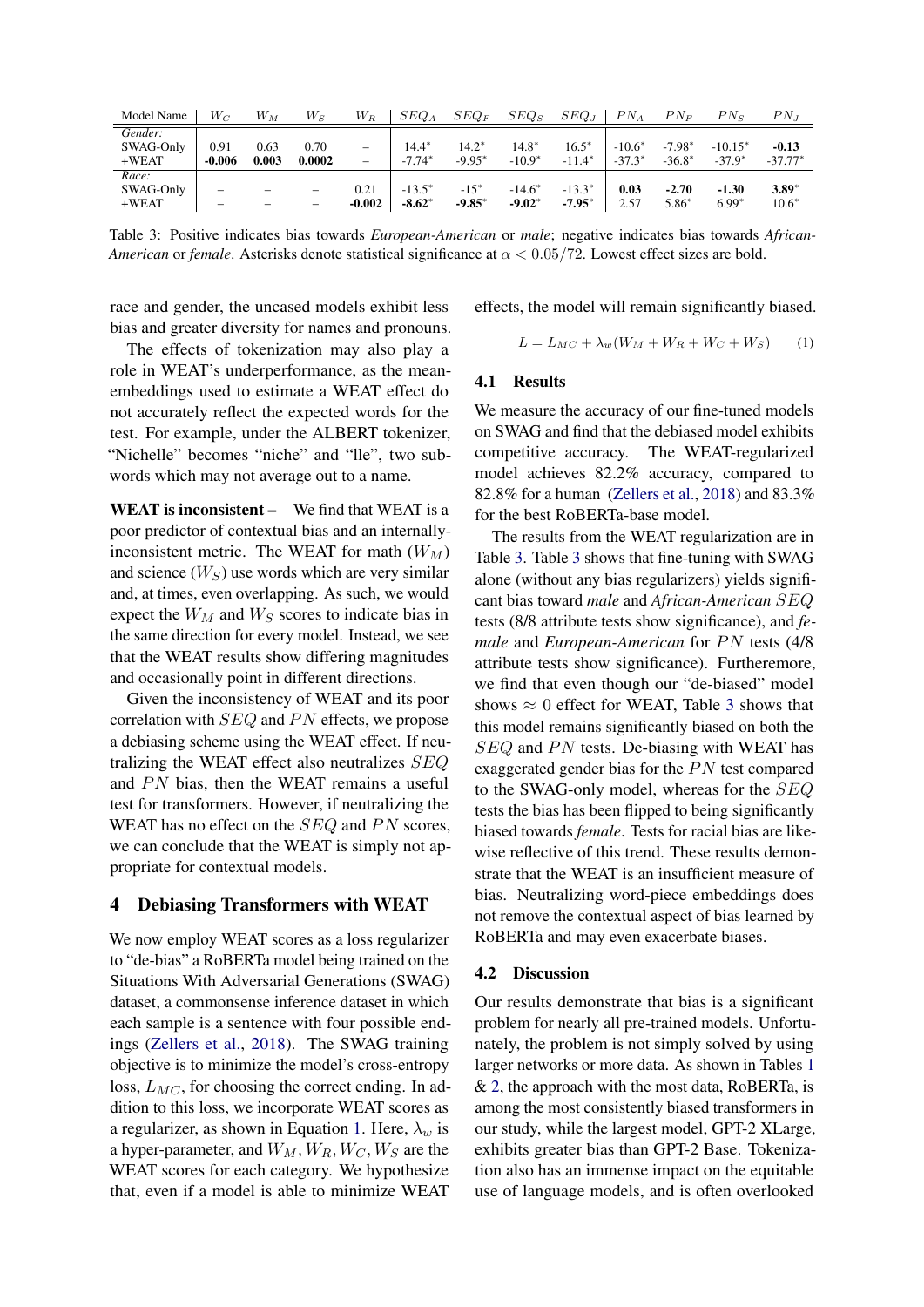within discourse surrounding bias. We encourage the community to consider these effects on minority communities whose names or vernacular will be distorted more than majority communities due to the nature of word-piece tokenization.

Developing tests that can contextually identify bias within transformers remains vital. Our "debiasing" results show that relying on ill-fitting tests can lead to harmful false positives. We show that "successfully" de-biasing a model via a WEAT regularizer results in continued or even amplified bias on both the  $SEQ$  and  $PN$  tests, despite that nearzero WEAT effects. We conclude that contextuallyand globally-sensitive bias tests are needed for future debiasing research, as mitigating bias according to WEAT fails to truly neutralize pre-trained transformer models.

## 5 Conclusion

We systematically quantify bias in commonly used pre-trained transformers, presenting a unified view of bias in the form of gender and racial likelihoods across a range of popular pre-trained transformers. We analyze factors influencing bias in transformers using three tests,  $SEQ$ ,  $PN$ , and  $WEAT$ , and demonstrate the inadequacies of word-embedding neutralization for contextual models. We call for future work to develop robust bias tests and carefully consider the ramifications of design choices.

## Ethics & Impact Statement

Our work targets the subject of inherent, societal biases captured by large pre-trained transformer models which are publicly available and widely used. Our results indicate that bias is a significant problem for the community to tackle, and that all pre-trained models currently exhibit some form of biased prediction of gendered or racial tokens in otherwise neutral contexts.

Beneficiaries – Our work seeks to clarify the ways in which commonly used pre-trained transformers exhibit biases. Practitioners building on the power of pre-trained transformers would benefit from knowing, the inherent biases of each model, and thereby taking appropriate steps to ensure that their downstream task is as neutralized as possible. Further, we hope to contribute knowledge which will eventually make all NLP systems more equitable for all people.

Negatively affected parties – Our work does not investigate bias in many other areas, from racial groups outside of *European-American/African-American* to religious biases or any other inappropriate societal prejudices. Unfortunately, there are few widely-accepted target-set identifiers for NLP research into these biases, and even those which do exist may be poor predictors of underlying demographics (such as the use of first names for racial categorization).

Limitations in scope – As discussed above, our work omits investigations into groups which lack widely-accepted target sets (identifying nouns or pronouns). Even for target sets which do exist, such as *Male/Female*, target sets may be imperfect. For example, many gendered target sets use first names as identifiers, even though there is no gender inherently tied to a name.

## Acknowledgments

This work was supported by Georgia Institute of Technology state funding.

## References

- <span id="page-4-4"></span>Evelin Amorim, Marcia Cancado, and Adriano Veloso. 2018. [Automated essay scoring in the presence of](https://doi.org/10.18653/v1/N18-1021) [biased ratings.](https://doi.org/10.18653/v1/N18-1021) In *Proceedings of the 2018 Conference of the North American Chapter of the Association for Computational Linguistics: Human Language Technologies, Volume 1 (Long Papers)*, pages 229–237, New Orleans, Louisiana. Association for Computational Linguistics.
- <span id="page-4-1"></span>Christine Basta, Marta R. Costa-jussa, and Noe Casas. ` 2019. [Evaluating the underlying gender bias in con](https://doi.org/10.18653/v1/W19-3805)[textualized word embeddings.](https://doi.org/10.18653/v1/W19-3805) In *Proceedings of the First Workshop on Gender Bias in Natural Language Processing*, pages 33–39, Florence, Italy. Association for Computational Linguistics.
- <span id="page-4-3"></span>Su Lin Blodgett, Solon Barocas, Hal Daumé III, and Hanna Wallach. 2020. Language (technology) is power: A critical survey of" bias" in nlp. *arXiv preprint arXiv:2005.14050*.
- <span id="page-4-0"></span>Tolga Bolukbasi, Kai-Wei Chang, James Y Zou, Venkatesh Saligrama, and Adam T Kalai. 2016. Man is to computer programmer as woman is to homemaker? debiasing word embeddings. In *Advances in neural information processing systems*, pages 4349–4357.
- <span id="page-4-2"></span>Rishi Bommasani, Kelly Davis, and Claire Cardie. 2020. Interpreting pretrained contextualized representations via reductions to static embeddings. In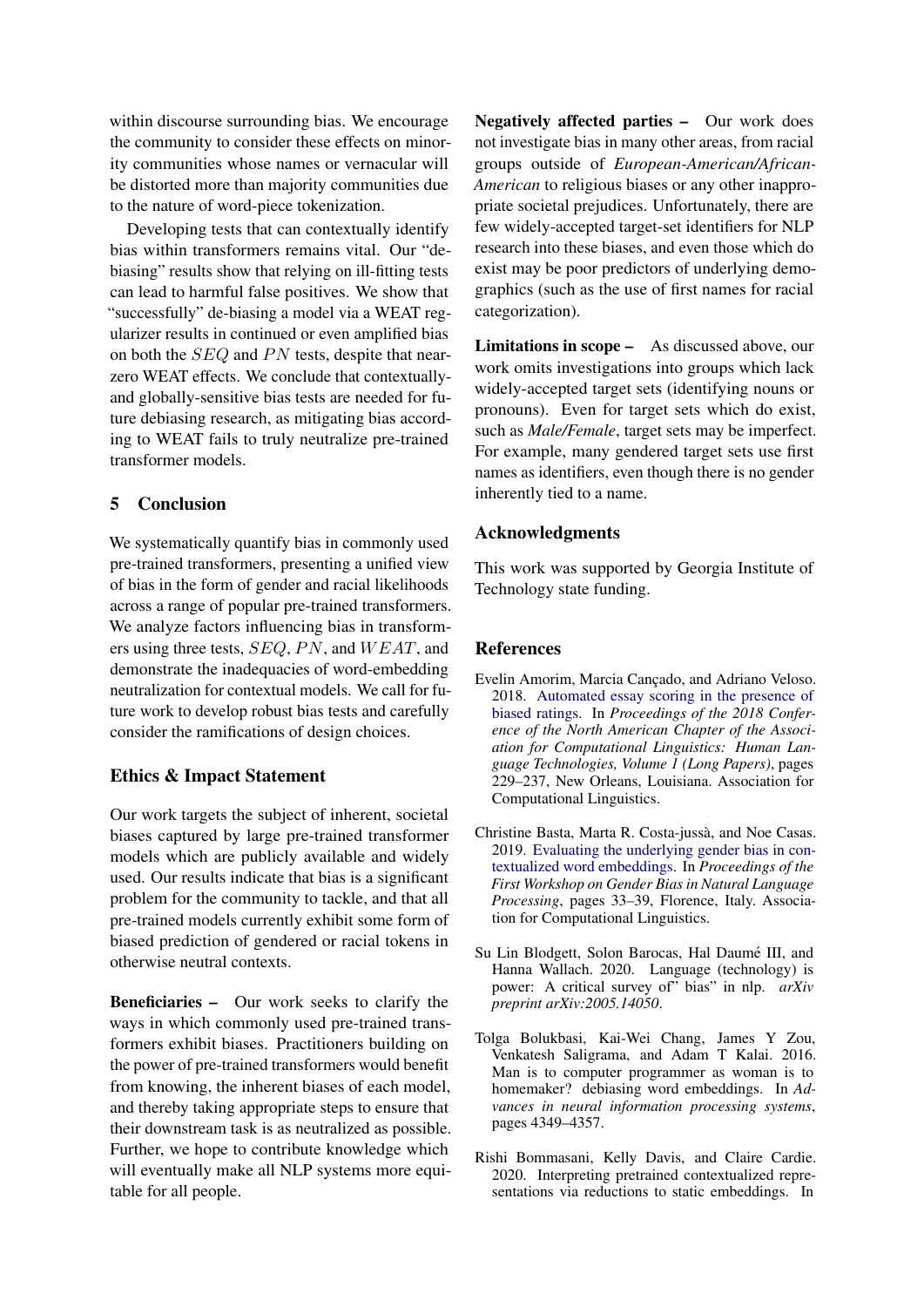*Proceedings of the 58th Annual Meeting of the Association for Computational Linguistics*, pages 4758– 4781.

- <span id="page-5-9"></span>Marc-Etienne Brunet, Colleen Alkalay-Houlihan, Ashton Anderson, and Richard Zemel. 2018. Understanding the origins of bias in word embeddings. *arXiv preprint arXiv:1810.03611*.
- <span id="page-5-13"></span>Aylin Caliskan, Joanna J Bryson, and Arvind Narayanan. 2017. Semantics derived automatically from language corpora contain human-like biases. *Science*, 356(6334):183–186.
- <span id="page-5-11"></span>Marta R. Costa-jussa, Christian Hardmeier, Will Rad- ` ford, and Kellie Webster, editors. 2019. *[Proceed](https://www.aclweb.org/anthology/W19-3800)[ings of the First Workshop on Gender Bias in Natu](https://www.aclweb.org/anthology/W19-3800)[ral Language Processing](https://www.aclweb.org/anthology/W19-3800)*. Association for Computational Linguistics, Florence, Italy.
- <span id="page-5-0"></span>Jacob Devlin, Ming-Wei Chang, Kenton Lee, and Kristina Toutanova. 2019. [BERT: Pre-training of](https://doi.org/10.18653/v1/N19-1423) [deep bidirectional transformers for language under](https://doi.org/10.18653/v1/N19-1423)[standing.](https://doi.org/10.18653/v1/N19-1423) In *Proceedings of the 2019 Conference of the North American Chapter of the Association for Computational Linguistics: Human Language Technologies, Volume 1 (Long and Short Papers)*, pages 4171–4186, Minneapolis, Minnesota. Association for Computational Linguistics.
- <span id="page-5-14"></span>Kawin Ethayarajh, David Duvenaud, and Graeme Hirst. 2019. [Understanding undesirable word embedding](https://doi.org/10.18653/v1/P19-1166) [associations.](https://doi.org/10.18653/v1/P19-1166) In *Proceedings of the 57th Annual Meeting of the Association for Computational Linguistics*, pages 1696–1705, Florence, Italy. Association for Computational Linguistics.

<span id="page-5-19"></span>Ben Gilburt. 2019. [Gender bias in gpt-2.](https://towardsdatascience.com/gender-bias-in-gpt-2-acf65dc84bd8)

- <span id="page-5-18"></span>Sara Hooker, Nyalleng Moorosi, Gregory Clark, Samy Bengio, and Emily Denton. 2020. Characterising bias in compressed models. *arXiv preprint arXiv:2010.03058*.
- <span id="page-5-15"></span>Svetlana Kiritchenko and Saif M Mohammad. 2018. Examining gender and race bias in two hundred sentiment analysis systems. *arXiv preprint arXiv:1805.04508*.
- <span id="page-5-7"></span>Keita Kurita, Nidhi Vyas, Ayush Pareek, Alan W Black, and Yulia Tsvetkov. 2019. Measuring bias in contextualized word representations. *arXiv preprint arXiv:1906.07337*.
- <span id="page-5-5"></span>Thomas Manzini, Lim Yao Chong, Alan W Black, and Yulia Tsvetkov. 2019. [Black is to criminal](https://doi.org/10.18653/v1/N19-1062) [as caucasian is to police: Detecting and removing](https://doi.org/10.18653/v1/N19-1062) [multiclass bias in word embeddings.](https://doi.org/10.18653/v1/N19-1062) In *Proceedings of the 2019 Conference of the North American Chapter of the Association for Computational Linguistics: Human Language Technologies, Volume 1 (Long and Short Papers)*, pages 615–621, Minneapolis, Minnesota. Association for Computational Linguistics.
- <span id="page-5-8"></span>Chandler May, Alex Wang, Shikha Bordia, Samuel R. Bowman, and Rachel Rudinger. 2019. [On measur](https://doi.org/10.18653/v1/N19-1063)[ing social biases in sentence encoders.](https://doi.org/10.18653/v1/N19-1063) In *Proceedings of the 2019 Conference of the North American Chapter of the Association for Computational Linguistics: Human Language Technologies, Volume 1 (Long and Short Papers)*, pages 622–628, Minneapolis, Minnesota. Association for Computational Linguistics.
- <span id="page-5-3"></span>Tomas Mikolov, Kai Chen, Greg Corrado, and Jeffrey Dean. 2013. Efficient estimation of word representations in vector space. *arXiv preprint arXiv:1301.3781*.
- <span id="page-5-16"></span>Moin Nadeem, Anna Bethke, and Siva Reddy. 2020. Stereoset: Measuring stereotypical bias in pretrained language models. *arXiv preprint arXiv:2004.09456*.
- <span id="page-5-17"></span>Nikita Nangia, Clara Vania, Rasika Bhalerao, and Samuel R Bowman. 2020. Crows-pairs: A challenge dataset for measuring social biases in masked language models. *arXiv preprint arXiv:2010.00133*.
- <span id="page-5-2"></span>Pandu Nayak. 2019. [Understanding searches better](https://blog.google/products/search/search-language-understanding-bert/) [than ever before.](https://blog.google/products/search/search-language-understanding-bert/)
- <span id="page-5-4"></span>Jeffrey Pennington, Richard Socher, and Christopher D. Manning. 2014. [Glove: Global vectors for word rep](http://www.aclweb.org/anthology/D14-1162)[resentation.](http://www.aclweb.org/anthology/D14-1162) In *Empirical Methods in Natural Language Processing (EMNLP)*, pages 1532–1543.
- <span id="page-5-10"></span>Rachel Rudinger, Jason Naradowsky, Brian Leonard, and Benjamin Van Durme. 2018. [Gender bias in](https://doi.org/10.18653/v1/N18-2002) [coreference resolution.](https://doi.org/10.18653/v1/N18-2002) In *Proceedings of the 2018 Conference of the North American Chapter of the Association for Computational Linguistics: Human Language Technologies, Volume 2 (Short Papers)*, pages 8–14, New Orleans, Louisiana. Association for Computational Linguistics.
- <span id="page-5-12"></span>Andrew Silva, Rohit Chopra, and Matthew Gombolay. 2020. Using cross-loss influence functions to explain deep network representations. *arXiv preprint arXiv:2012.01685*.
- <span id="page-5-1"></span>Eric Michael Smith, Mary Williamson, Kurt Shuster, Jason Weston, and Y-Lan Boureau. 2020. Can you put it all together: Evaluating conversational agents' ability to blend skills. *arXiv preprint* agents' ability to blend skills. *arXiv:2004.08449*.
- <span id="page-5-20"></span>Yi Chern Tan and L Elisa Celis. 2019. Assessing social and intersectional biases in contextualized word representations. In *Advances in Neural Information Processing Systems*, pages 13209–13220.
- <span id="page-5-6"></span>Jesse Vig, Sebastian Gehrmann, Yonatan Belinkov, Sharon Qian, Daniel Nevo, Yaron Singer, and Stuart Shieber. 2020. Causal mediation analysis for interpreting neural nlp: The case of gender bias. *arXiv preprint arXiv:2004.12265*.